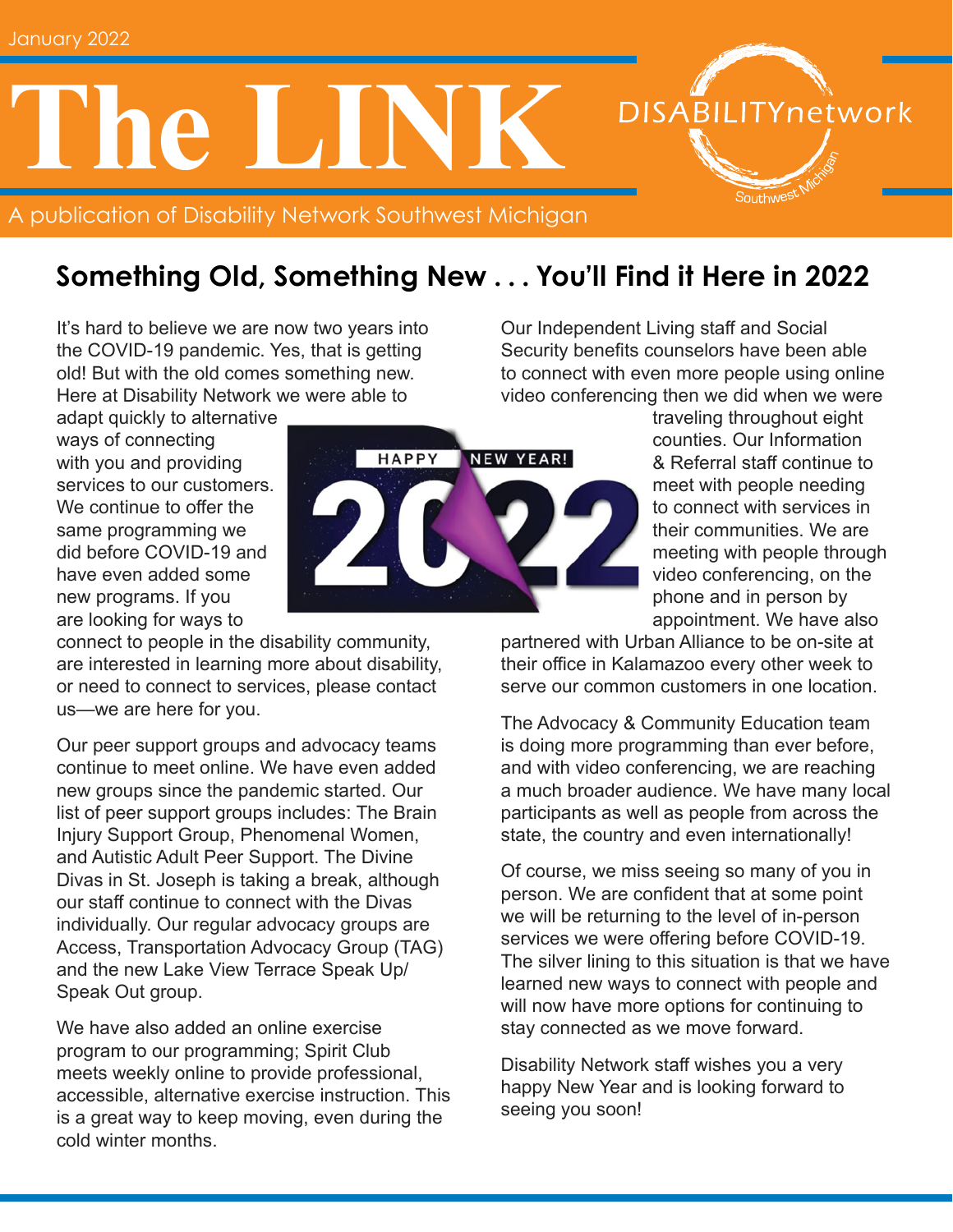# **New Faces on Our Leadership Team**

#### Yvonne Fleener, President & CEO

Yvonne Fleener is the new President & CEO at Disability Network Southwest Michigan. Yvonne has over thirty years of experience in human services and has been an active and dedicated advocate on behalf of people with disabilities in a variety of roles. Yvonne has been instrumental in ensuring critical changes in Medicaid health care in Michigan through her health policy advocacy and coalition building. She has been involved with advocacy to ensure voting education, rights and accessibility for people with disabilities and has spent years working in state institutions supporting people with disabilities as they return to community-based living. Yvonne's personal and family experiences with disability has been a driving force in her advocacy efforts.

#### Sasha Boersma, Board Member

Sasha Boersma has joined our board of directors. Sasha is an attorney with Conybeare Law Office practicing Social Security & Veterans Disability Law and Worker's Compensation. Sasha is a native of Berrien County. Outside of work, Sasha volunteers in her community to advance political and social issues that are important to her.

#### Bryan Zocher, Board Member

Bryan Zocher also recently joined our board of directors. Bryan has been a tremendous influence on Arts Education in the Kalamazoo area. He is the Director of Education for the Arts at KRESA. He strives to combine the arts, social justice, entrepreneurialism, and youth leadership development in his work with young people.

# **Disability Network Online Book Club**

Our Online Book Club meets online with participation available through a computer or a phone. All books have a disability focus and are available in alternative format.



February 9 | 6:00 - 7:30 PM

#### The Power of Disability 10 Lessons for Surviving, Thriving and Changing the World *Al Etmanski*

In this collection, Al Etmanski offers ten lessons to be learned from people with disabilities, illustrated with short, funny and thoughtprovoking stories of one hundred individuals from twenty countries.

To register for book club, visit our website or contact Tyler at registration@dnswm.org or (269) 345-1516 x122.





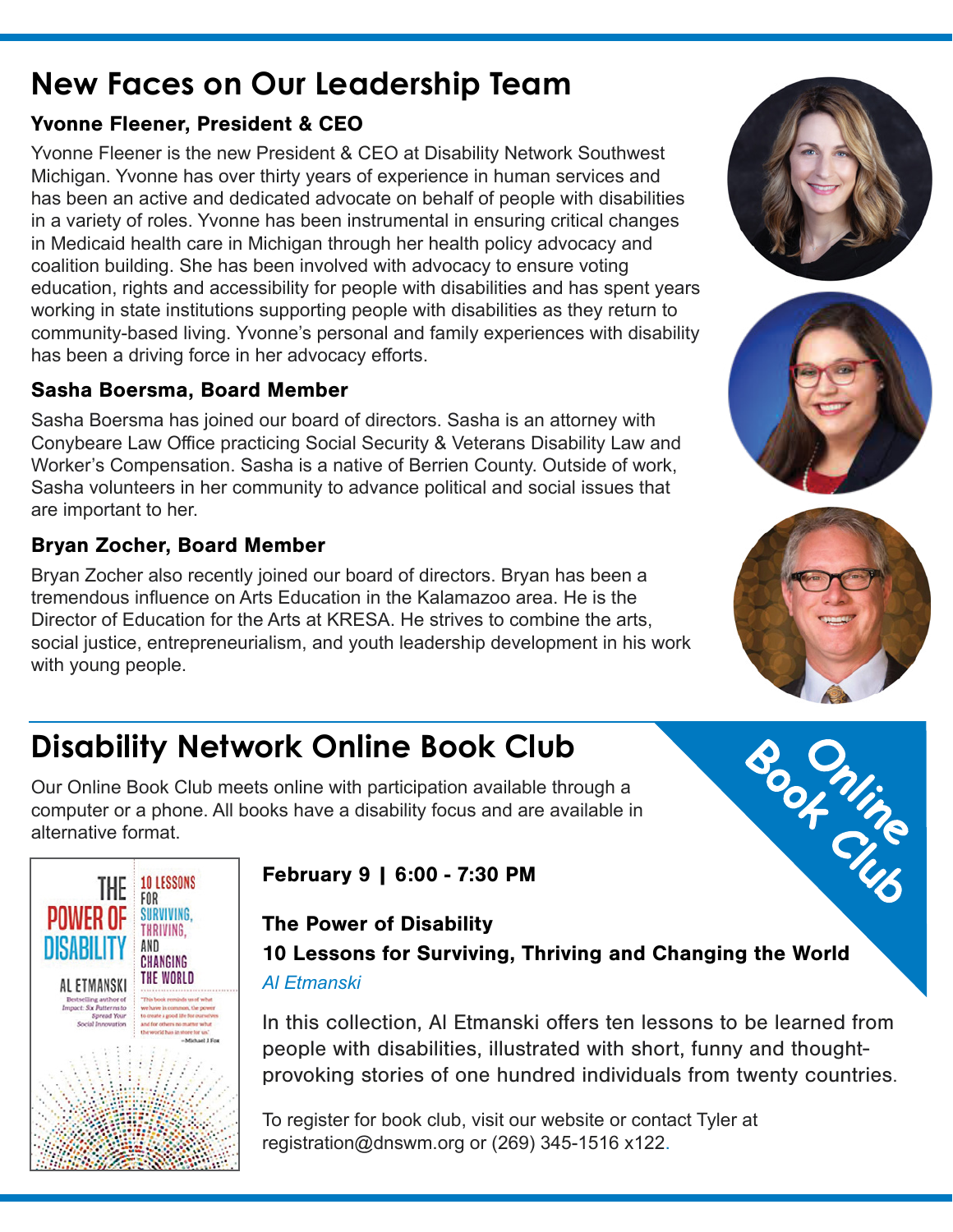# **Ed Roberts Day**

January 23 is Ed Roberts Day. Roberts, often referred to as "the father of the Independent Living Movement" became a legend in the Disability Rights Movement due to his persistence and successful advocacy work. As a result of contracting Polio when he was eight years old, Roberts was paralyzed from the neck down and required the use of an iron lung to assist him with breathing. He started advocating for his rights at a young age when his high school threatened to deny him a diploma because he had not completed driver's education and physical education.

From high school, Roberts went on to college and eventually enrolled at the University of California–Berkley where his advocacy work really blossomed. He organized a group of students with disabilities on campus to form



a students' disability rights group known as the "Rolling Quads." Their success in advocating for disability rights on campus soon inspired them to move out into the broader community which eventually led to the creation of the first Center for Independent Living.This was the first independent living service and advocacy program run by and for people with disabilities.

**Cour number one issue is still old attitudes toward us, and those** *old attitudes see us as helpless and unable and disability can make you very strong and very able.*

— Ed Roberts

# **Vaccination Assistance**

If you are a person with a disability and are having difficulty accessing a COVID-19 vaccination, we can help. Our COVID-19 vaccination assistance program can help with things like arranging transportation, finding a location near you and making appointments.

To have one of our staff members contact you, email us at vaccines@dnswm.org, or call Lisa Brink at 269-345-1516 x111. A staff member will contact you to discuss your situation and provide resources and support to address your barriers to getting the vaccination.

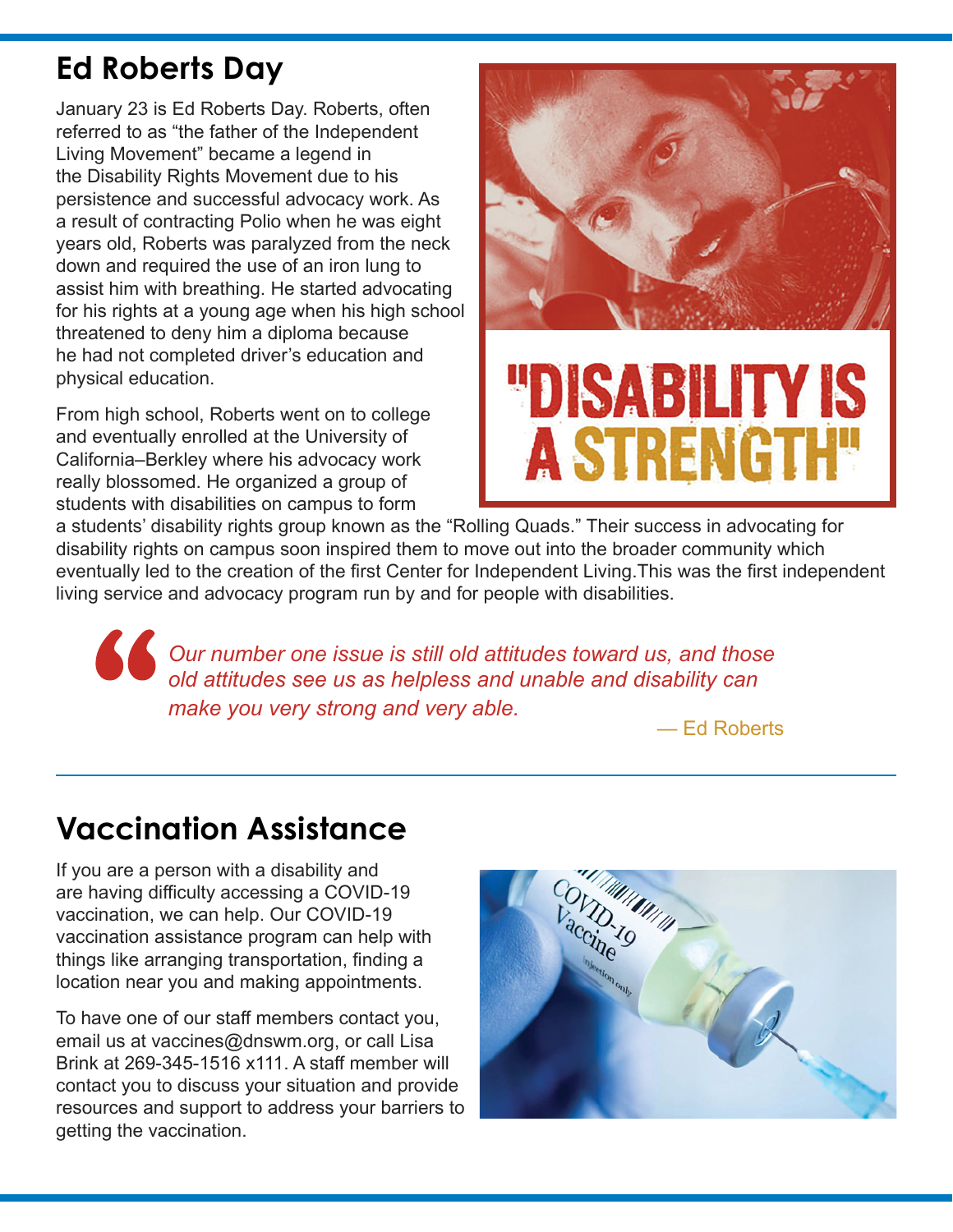# **Publication Changes**

We are switching things up with our e-publications. You will see some changes to both our e-newsletter and our disability rights e-publication. If you are currently signed up to receive these publications, no worries—you will automatically receive the new formats. We will also continue to offer our monthly Upcoming Education & Events listing. Please know that we respect your privacy; our mailing lists are not shared with anyone.

#### The LINK & e-LINK Newsletter

The LINK provides valuable information and education to the community about disability topics. The paper version of The LINK will continue being published quarterly for anyone who prefers to receive a physical copy in the mail. The LINK is available in a variety of alternative formats. Beginning with this issue (January 2022), the e-LINK will be broken down into shorter, monthly electronic publications. The same great information, just divided into smaller batches making it easier and faster to read. As a bonus, the e-LINK will contain an article each month focused on the business community and how businesses can become accessible and welcoming for people with disabilities.

#### DARE to Impact Change

DARE to Impact Change is a new e-publication focused on disability rights. DARE stands for Disability Advocacy, Rights & Education. In January, DARE will be replacing the Disability Digest; the focus is the same but the format will be different. For many years, the Disability Digest has provided collections of articles and videos found online that deal with disability rights. Our new DARE publication will feature a more in-depth look at a single topic. Each article will include information about the topic and how to get involved to impact change, as well as links to articles and videos for more reading on the topic. In addition to monthly educational issues, we will be issuing DARE as a way to keep you informed of timely advocacy issues that need your attention. We invite you to DARE to Impact Change with us!

#### Upcoming Education & Events

We will continue to publish our monthly listing of upcoming programming letting you know about workshops, webinars, movies and other happenings here at Disability Network. Letting you know what's coming up will allow you to plan ahead and register early.

If you are not currently receiving our e-publications or want to add

to what you are receiving, you can sign up online for our publications at www.dnswm.org; or contact Dale at abbottd@dnswm.org or (269) 345-1516 x123. You can also find current and past issues of our publications on our website.

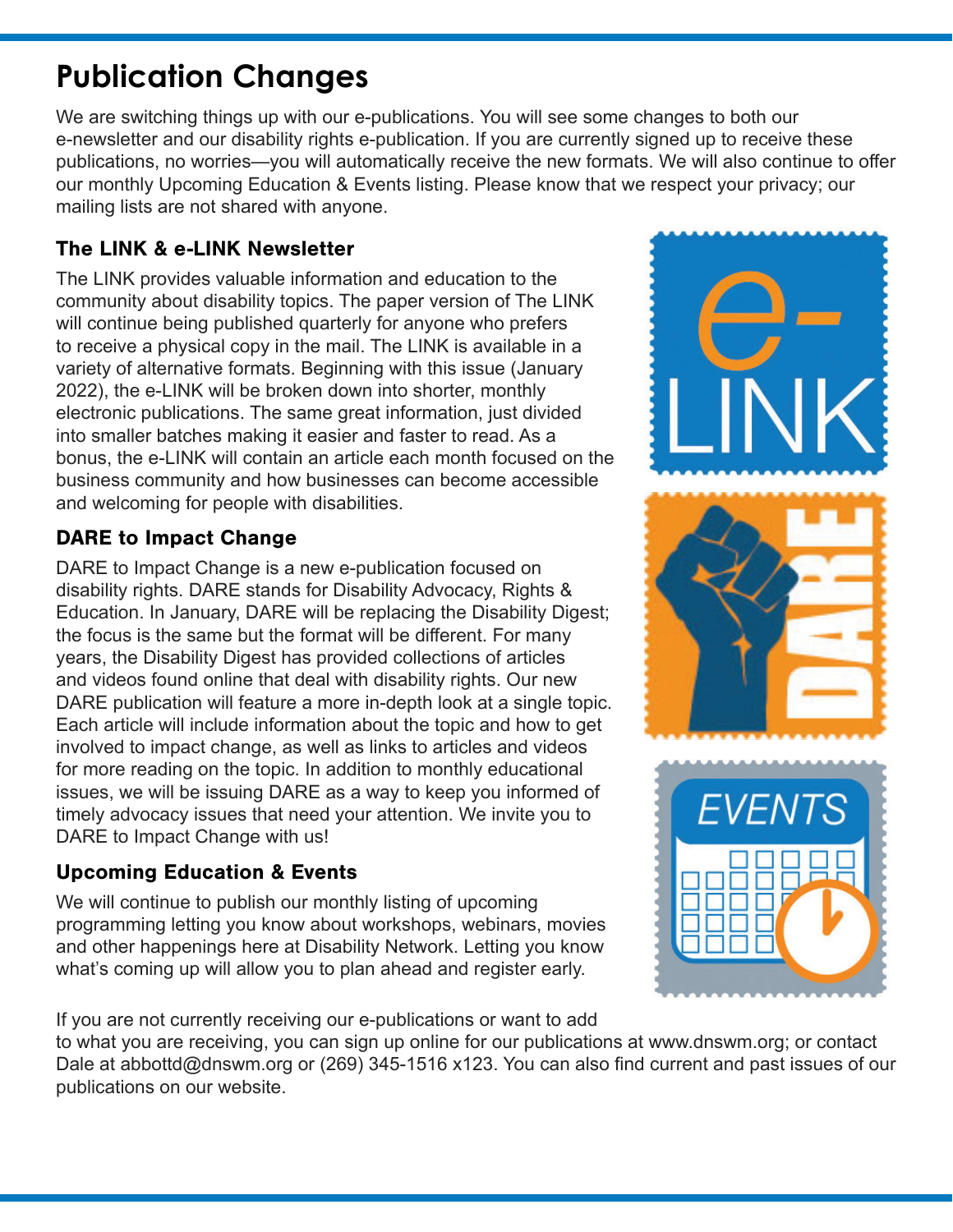# **Community Education Programing**

We continue to offer our Community Education programming online. Participants can join using a computer or call in on a phone. To register for any of these events, visit our website or contact Tyler at registration@dnswm.org or (269) 345-1516 x122.

#### In January . . .

#### Web-Movie: CODA

As a Child of Deaf Adults (CODA), Ruby is the only hearing person in her family. When the family's business is threatened, Ruby is torn between moving away to pursue her love of music and her fear of abandoning her parents.

• Thursday, January 6 at 9:00 to 11:30 am

#### Webinar**: Disability & Intersectionality (NEW)**

This presentation examines the impact of intersectionality on people with disabilities. Intersectionality is a framework for understanding how people's overlapping identities contribute to experiences of privilege and oppression.

- Thursday, January 13 at 1:30 to 3:30 pm OR
- Friday, January 28 at 10:00 am to 12:00 pm

#### Access & Inclusion Lunch & Learn: Housing Inequality **(NEW)**

Grab your lunch and join us on Zoom to take a deeper dive into disability rights. This month we will be talking about housing inequality.

• Tuesday, January 18 at 12:00 to 1:00 pm

#### Webinar: Rise Up! Disability History, Resistance & Pride

Many of us in the disability community are unaware of the depth of our culture and history and feel shame and stigma instead of pride around our disability identities. Family, friends and human service professionals also have a lack of knowledge of disability history and struggle to find ways to support our journey to disability pride. We will also be celebrating Ed Roberts Day!

• Friday January 21 at 10:00 to 11:30 am

#### Coming Soon: **Look for details on our website for these events as they get closer.**

#### February: March: March:

- Who Am I to Stop It *(movie)* When I Walk *(movie)*
- Disability Language & Etiquette Ableism 101
- Access & Inclusion: Marriage Inequality Ableism 102
- 

- 
- 
- 
- Black Disability History  **Access & Inclusion: Income Inequality**

Sign up for our Upcoming Education & Events email for a monthly notification of workshops, webinars and events coming in the following month.